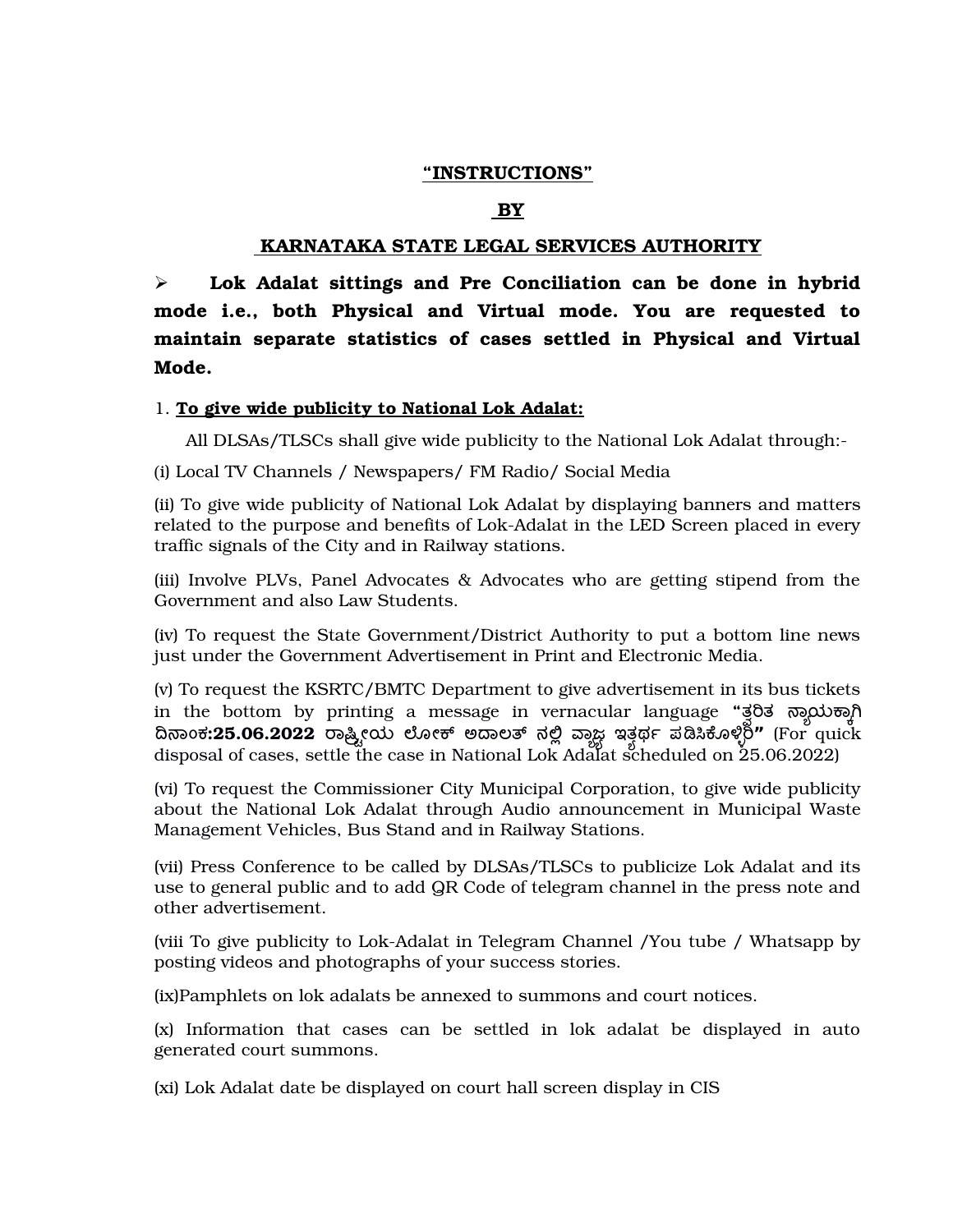## 2. **To convene meeting of Hon'ble Administrative Judge:**

 The PDJs after getting prior approval of the Hon'ble Administrative Judge of the District may convene a virtual / physical meeting with all Judicial Officers of the District, Bar Association Members, Top Officers of various departments, to motivate them in identifying and settling more number of cases, which are fit for settlement and address any problems faced by the officers. Also, to submit the statistical information every alternative days to the Administrative Judges.

# 3. **Identification of cases:**

(i) The PDJs shall call for a meeting of all Judicial Officers of their unit and motivate them and request them to physically verify the records and identify cases in all categories, which are fit for settlement.

(ii) Every Judicial Officer shall identify the cases which are fit for settlement and send the list on day to day basis to the Member Secretaries of DLSAs & TLSCs in prescribed format.

(iii) To identify the matter at the stage of Appeal/Revision – (NI Act / DV Act / Sec 125 / LAC)

(iv) To focus on old cases pending more than 5 years and take up in National Lok Adalat.

(v) Identify only pending cases, which are already entered in CIS.

# 4. **The PDJs/Member Secretaries shall convene meetings through online or physically by following SOP guidelines with;**

- 1. Office bearers of Advocate Bar Association
- 2. Panel Advocates
- 3. Claimants Advocates
- 4. Insurance Company Officers
- 5. Police Officers
- 6. Officers of department of Mines and Geology
- 7. Special Land Acquisition Officers / Land Acquisition Officers / District Commissioner /Assistant Commissioner.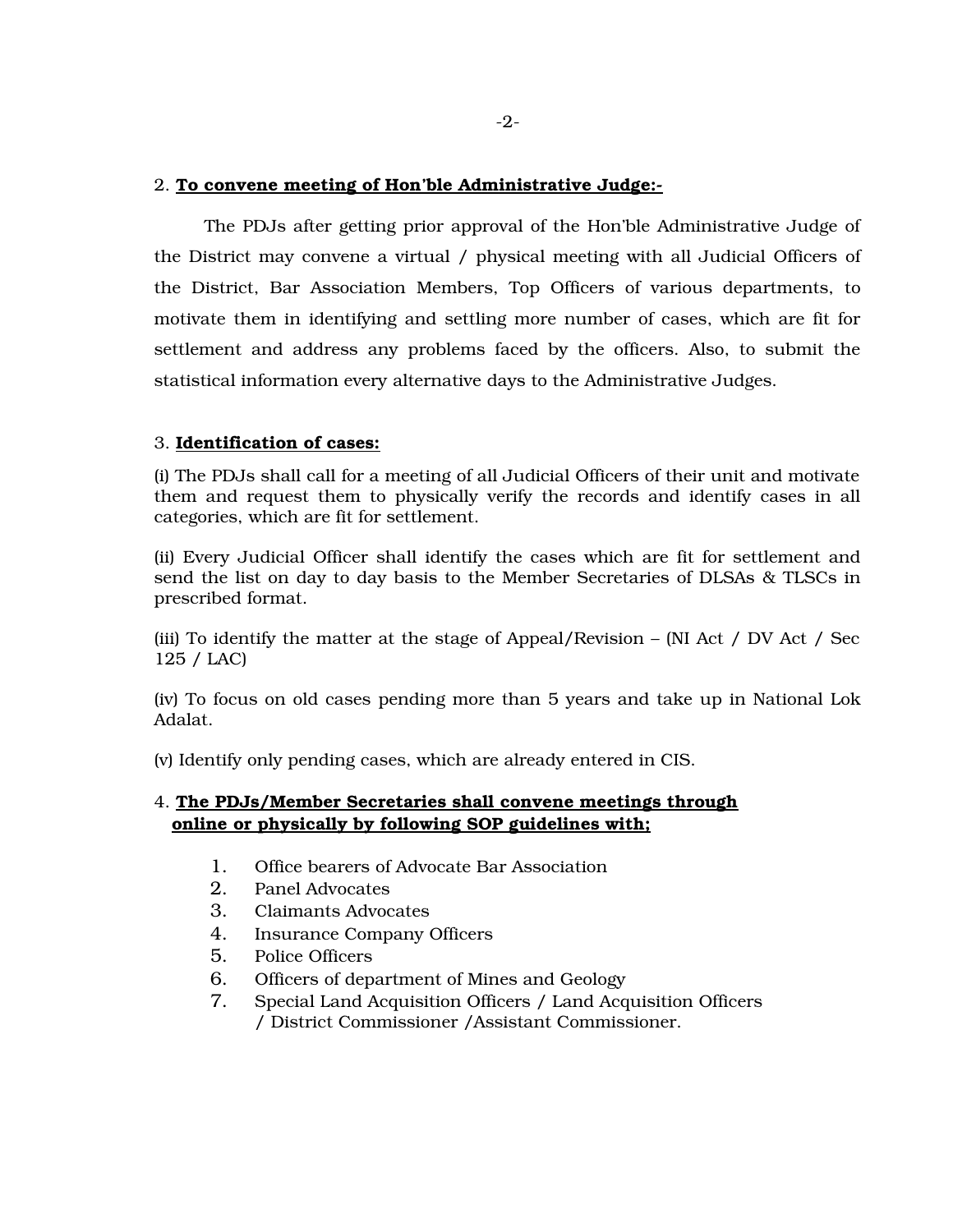## 5. **Group Leaders DLSAs/TLSCs may create WhatsApp / Telegram group:**

(i) In big Districts, PDJs can nominate any experienced Judicial Officer, preferably one who has worked as Member Secretary of DLSAs or TLSCs, as group leader and provide him/her simcard purchased by DLSA to create Whatsapp group of Panel Advocates / Claimants Advocates / Insurance Company Officers / Police Officers / Government Officers to have discussions/deliberations/ to identify cases and to have Pre-conciliation.

(ii) The list of compoundable cases be shared with the Jurisdictional police officers to co-ordinate with the concerned court, the complainant & accused. The presence of the complainant / Accused may be secured through virtual mode for settlement of cases.

## 6. **PreConciliation in identified cases:**

(i) The past experience shows that effective preconciliation is one of the tools for settlement of identified cases. If pre-conciliation is required, in any case, experienced conciliator may be requested to conciliate physically or by virtual mode. DLSA/TLSC shall make necessary arrangements for Virtual / Physical conciliation and it must be intimated to the parties and conciliators well in advance.

(ii) Everyday there shall be pre conciliation sittings by Judicial Officers – a table in the court premises for pre conciliation sittings be set up, where the judicial officers can attend for three quarters in a day (morning -afternoon-evening) on turn basistime table be scheduled for such sittings of Judicial officers.

(iii) Retired Judges or Mediators available in the respective District / Taluka may be involved for preconciliation sittings relating to (MVC cases, NI Act cases, LAC cases, Civil Suits, Matrimonial disputes (except divorce case) etc.,). You can also involve law college students.

## 7. **MVC Cases:**

Everything has been settled by Hon'ble Supreme Court on all issues that may arise in Motor Vehicle Accident Cases.

## **(A) Important Decisions in MVC Cases:**

- 1. Constitution Bench decision in **Pranay Sethi case [(2017) 16 SCC 680]**
- 2. **Sarala Verma Case (2009) 6 SCC 121)**
- 3. **Magma General Insurance Company Limited [(2018) 18 SCC130]**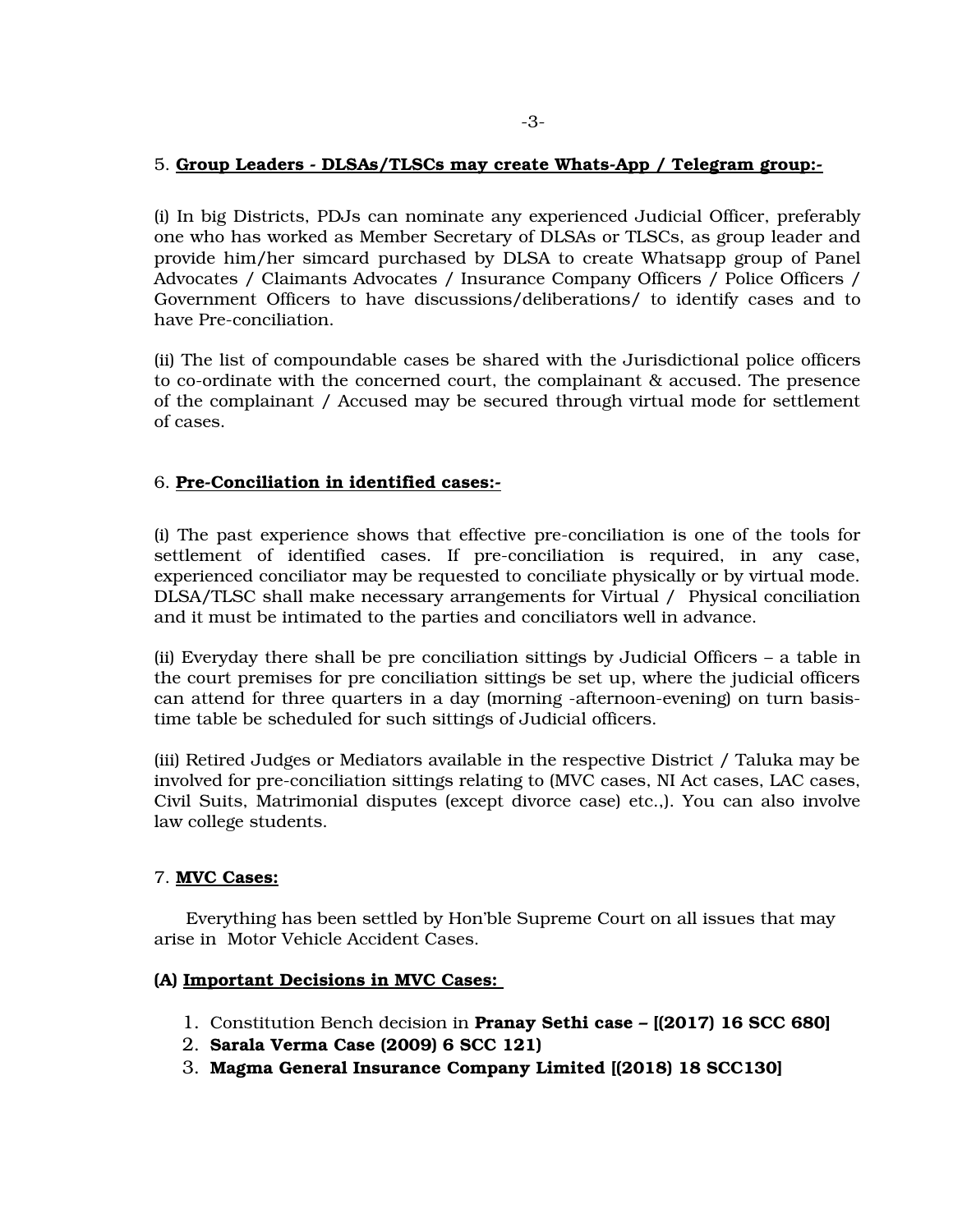- Loss of Consortium includes :
	- i. Spousal consortium
	- ii. Parental consortium
	- iii. Filial consortium
- Absence of any evidence as to income of the deceased and consideration of minimum wages is proper.

## **(B) Future Prospects, where there is no proof of income.**

## **a) (2018) 4 SCC 571 (Jagadish Vs Mohan & Others)**

By following guidelines laid down in Pranay Sethi case, Hon'ble Supreme Court held that benefit of future prospects should not be confined only to those who have a permanent job and would extend to self-employed individuals.

## **b) [(2018) 2 SCC 765] (Munusamy & others Vs M.D. T.N.S.T. Corpn)**

Adding future prospects to established income of deceased while determining compensation, must be done in all cases as per ruling of five-Judge Bench in Pranay Sethi, (2017) 16 SCC 680.

# **(C ) [(2019) SCC Online SC 1029] Joginder Singh & Another Vs ICICI L.G.I. Co. Ltd. and Royal Sundaram Alliance Insurance Co. Ltd Vs Mandala Yadagari Goud (2019 5 SCC 554)**

 The Age of deceased has to be taken into account and not the age of the dependents.

# **(D) Kajal Vs Jagdish Chand and others (2020 SCC Online SC 127)**

 Determining of income in case of the minor (minimum wages payable to the skilled workmen).

## **(E) Direction to deposit the award amount**

# **(i) M.R. Krishna Murthy Vs. The New India Assurance Co. Ltd., [(2019) SCC ONLINE SC 315]**

**"In the award, the Claims Tribunal shall specifically direct the Insurance Company and/or the owner/driver, as**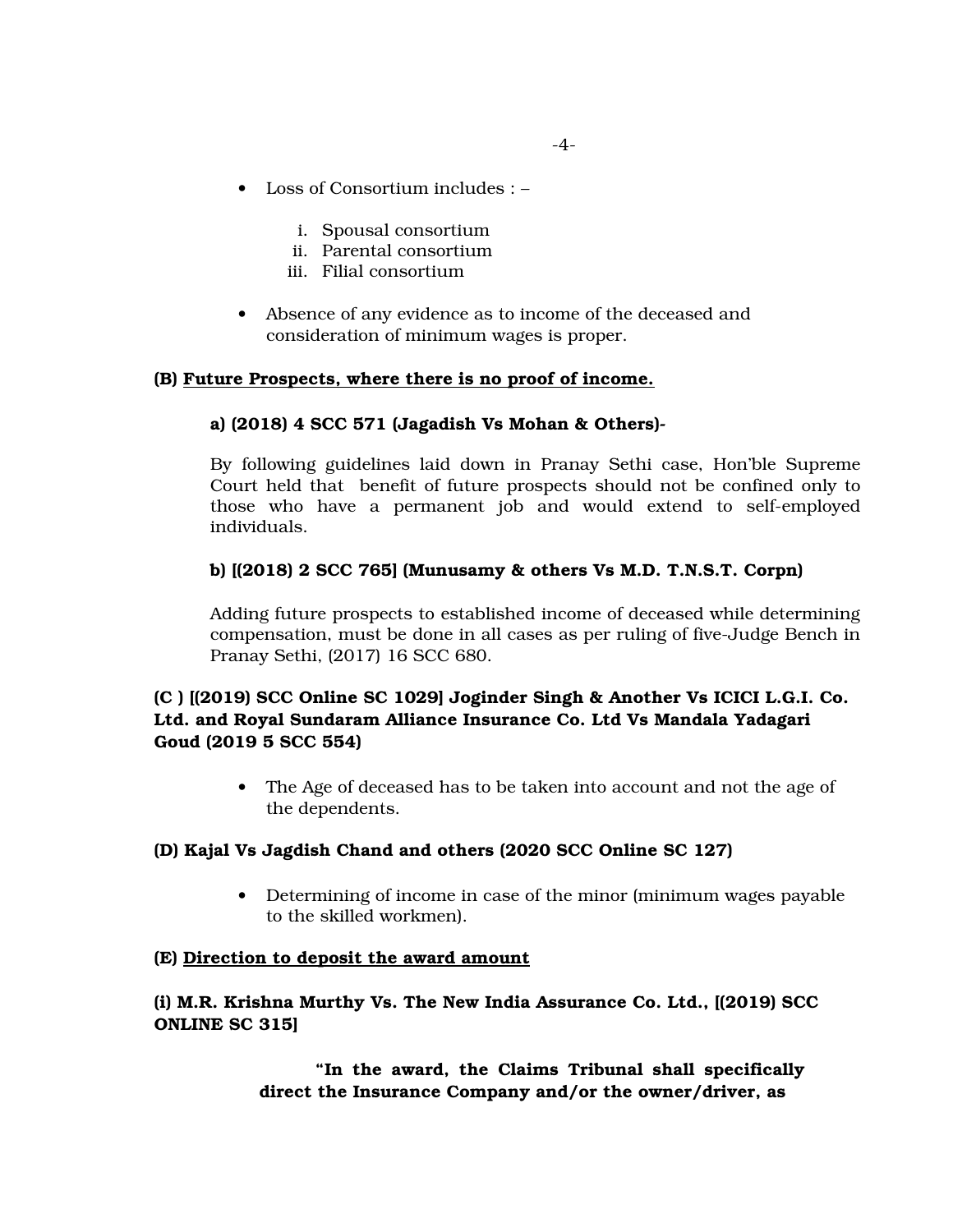**the case may be, to deposit the award amount or transfer the same by RTGS/NEFT/IMPS directly to the bank of the Claims Tribunal".**

# **(ii) Smt. Yamuna Channabasappa Shetty Vs. K. Raghukumar @ Raghu (ILR 2019 KAR 3603)**

The directions were issued by the Hon'ble High Court of Karnataka:

**"(xix) The Claims Tribunals shall also ensure that in case** of compromise being recorded in Lok-Adalat proceedings, **at the time of such compromise, the details of bank accounts, Pan Card (if available) of the claimant or claimants and/or legal representatives shall also be obtained and disbursal of the amount compromised shall also be only by way of NEFT/RTGS. In cases where the claimants or** 

**victims have Adhaar Cards, a self attested copy of the same may also be obtained.**

**(xxi) The Registry to send copy of this Order to all the District Judges/concerned Tribunal under Employee's Compensation Act or the Motor Vehicles Claims Act, and shall ensure strict compliance of the above directions**".

### 8. **Follow "Notional Income" Chart sent by KSLSA dated 26.02.2022:**

In Lok-Adalat, endeavor should be made to follow the chart sent by KSLSA dated 26.02.2022, to determine the 'Notional Income'. In the meeting attended by Panel Lawyers, tell them that henceforth, the tribunal will fix the 'Notional Income' as indicated in the Chart.

 See the Judgment of the Hon'ble High Court of Karnataka reported **in ILR 2017 Kar 3045: (2018)** 

### 9. **The Settlement of Land Acquisition Cases: (Execution Cases):**

(i) To concentrate on LAC Execution cases pending in the trial Courts in the State. The concerned Courts shall prepare a list of Execution Cases preferably for lesser award amount and grouping them for a sum less than Rs.  $5,00,000/$ , above Rs. 5,00,000/- to below Rs. 10,00,000/-, above Rs. 10,00,000/- to below Rs.20,00,000/ and above Rs.20,00,000/ and handover that list to DLSA/TLSC.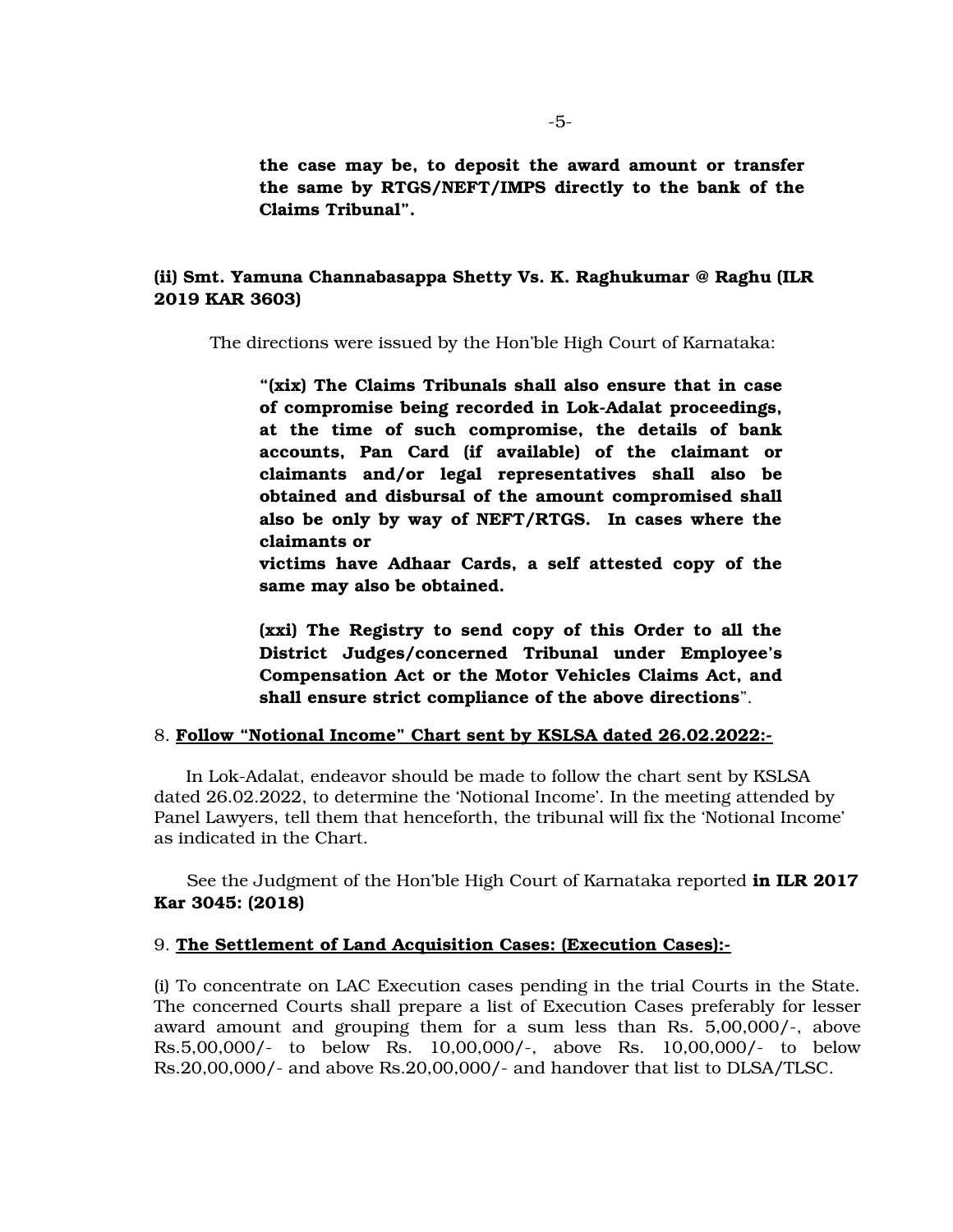(ii) The Courts dealing with LAC Execution Cases shall request both the parties to submit Memo of calculation with upto date interest and send the list to DLSAs.

(iii) DLSAs to hold meeting with District Level Officers, Special LAO, CEO of Nigams, Panel/claimant advocates and motivate them to settle more cases.

### 10. **Service of Special Notices:**

 If the accused is resident of other States, the Member Secretary, District Legal Services Authority shall prepare a list of such accused with all details (contact no./email address and correct address in English) and special notice of Lok Adalat be forwarded to the concerned State Legal Services Authority with a request to serve special notice through PLVs / Panel Advocates / Jurisdictional police.

### 11. **Special sitting of Magistrates for disposal of Petty matters:**

As intimated by **NALSA vide letter dated 20.08.2014**, Special sitting of Magistrates may be organised to dispose of petty matters under:

- i. Municipal Laws
- ii. Shops and Establishment Act
- iii. Local Police Acts
- iv. Excise Act
- v. Violation of Minimum Wages Act
- vi. Traffic Challan etc.,

# 12. **Identifying N.I. Act Cases, Commercial disputes and Bank suits: (Judge incharge shall group the cases based on Companies/Firm):**

(i) In NI Act Cases, the group leaders or concerned Judge shall hold meeting with the officers of Company or Finance and try to identify more number of cases, which could be compounded. The Judicial Officer shall prepare a list of N.I. Act cases based on cheque amount, preferably of lesser amount of Rs.25,000/-, Rs.50,000/-, Rs.1,00,000/- and Rs.2,00,000/- as there are more chances of settlement of such cases.

(ii) The directions given by Hon'ble Supreme Court in **Indian Bank Association Cases [(2014) 5 SCC 590]** must strictly be followed - Convince the parties that as directed by Hon'ble Supreme Court, in N.I. Act cases, the evidence of the complainant must conclude within 3 months of assigning the case.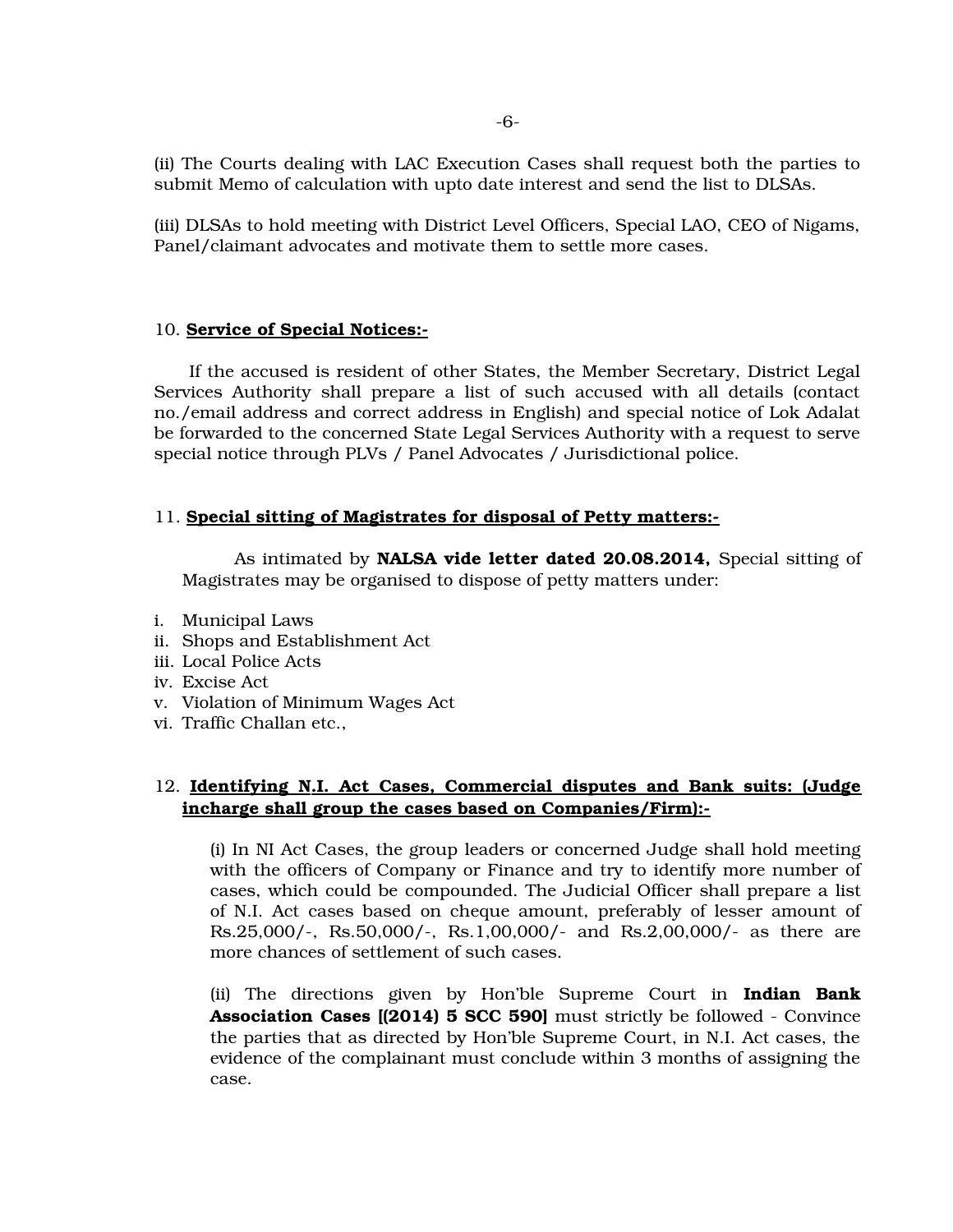(iii) Further, as per Sec. 143A of amended N.I. Act, the Trial Court may direct the accused to pay 20% of the cheque amount to the complainant

as Interim Compensation. Then as per Sec.148 of amended N.I.Act, on conviction if the accused prefers appeal, he may be required to deposit 20% of the compensation/fine amount before the Appellate Court.

(iv) In **Damodar S. Prabhu Vs Sayed Babalal H [(2010) 5 SCC 663],** Hon'ble Supreme Court laid down certain guidelines to encourage the litigants in cheque dishonour cases, to opt for compounding during early stages of litigation and laid down graded scheme of imposing costs on parties who unduly delay in compounding of offence.

(v) Judgment rendered by **Hon'ble Mr. Justice Suraj Govindraj in W.P.No.23519/2018 (GM-RES)** wherein it is stated that -

**"31.1. Depending on the terms of a compromise arrived** at before the Lok-Adalat it can be enforced as a Civil **decree or in terms of the applicable provisions of Cr.P.C., including that under Section 431 of Cr.P.C. if so provided in the compromise.**

**31.2. In the event of a default of the compromise** arrived at before the Lok-Adalat this Court or the Trail **Court can on an application made by the Complainant** set-aside the compromise arrived at before the Lok-**Adalat, restore the complaint on its file and proceed with the complaint or enforce the compromise as per the terms of the compromise including by issuance of an FLW under Section 431 of the Cr.P.C."**

(vi) Judgment rendered by **Hon'ble Smt. Justice K.S. Mudagal in** Criminal Revision Petition **No.909/2017**, dated 04.02.2021 (**Sri M Vijay Nayak Vs. M/S Sri**  Sai Book Manufacturers) - may be taken note of.

### 13**. Settlement in Partition Suits:**

 The Settlement in Partition Suits be guided by decision in **Vineeta Sharma V/s Rakesh Sharma (Section 6 of Hindu Succession Act, 1956) – (2019) 6 SCC 162, (2019) 3 SCC (Civ) 171 and** Karnataka High Court Circular **No**. **06/2020 Dtd. 24.08.2020**